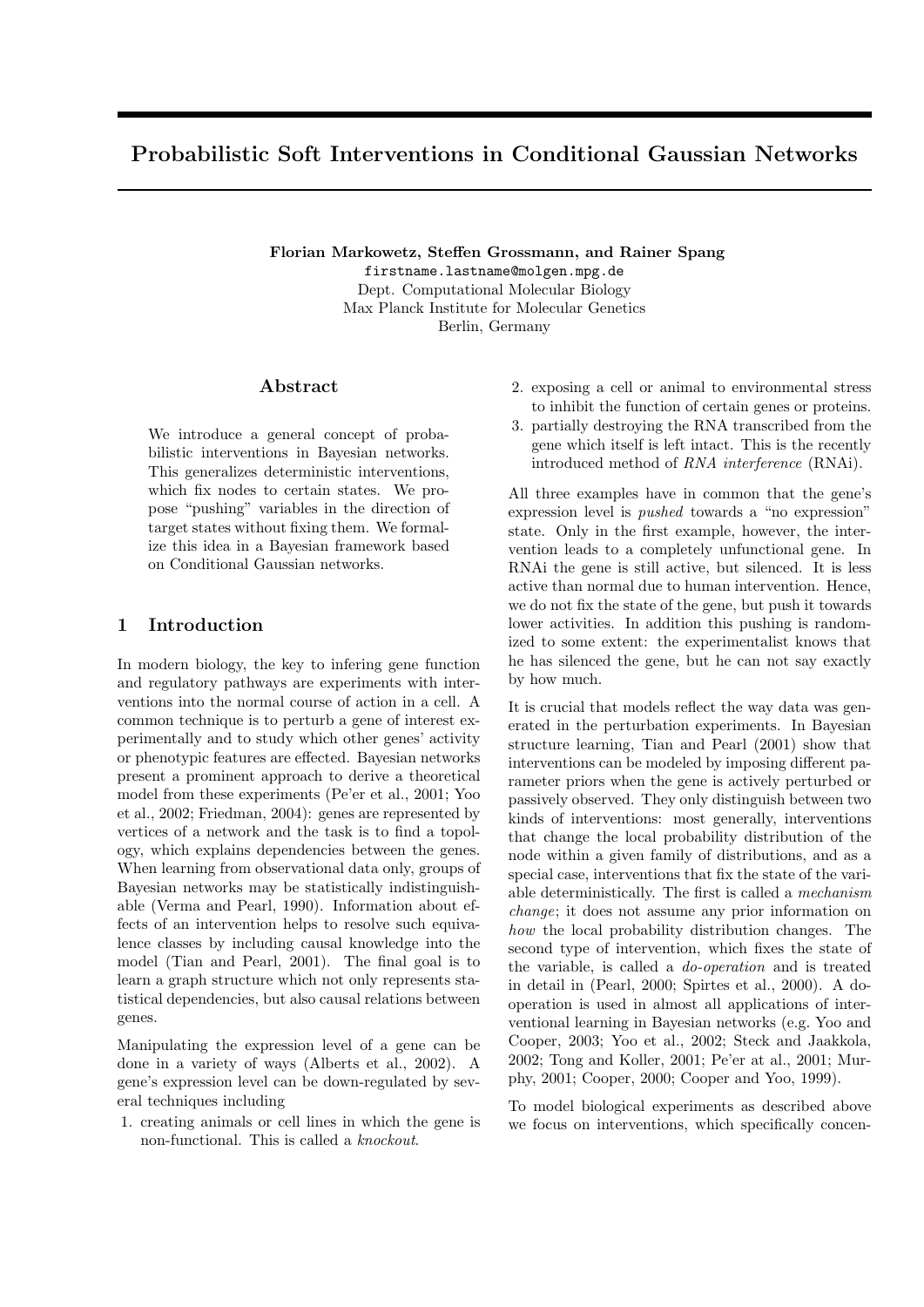trate the local distribution at a certain node around some target state. We will call them pushing interventions, they are examples of mechanism changes with prior knowledge. The do-operator is a special case of a pushing intervention, which we call a hard intervention. In this paper, we generalize hard interventions to soft interventions: The local probability distribution only centers more around the target value without being fixed. This generalization is necessary to cope with experiments as in the gene perturbation examples [2](#page-0-0) and [3](#page-0-1) above. If we treat them as unfocussed mechanism changes we lose valuable information about what kind of intervention was performed. Thus, we need a concept of interventions, which is more directed than general mechanism changes, but still softer than deterministic fixing of variables.

The goal of the paper is to develop a theory for learning a Bayesian network when data from different (hard or soft) pushing interventions of the network is available. We first explain how soft interventions can be modeled by changing the prior distribution in Section [2.](#page-1-0) A soft intervention can be realized by introducing a "pushing parameter", which captures the pushing strength. We propose a concrete parametrization of the pushing parameter in the classical cases of discrete and Gaussian networks. Hard interventions, which have been formally described by choosing a Dirac prior in (Tian and Pearl, 2001), can then be interpreted as infinite pushing.

Section [3](#page-3-0) summarizes the results in the general setting of Conditional Gaussian networks. This extends the existing theory on learning with hard interventions in discrete networks to learning with soft interventions in networks containing discrete and Gaussian variables.

The concluding Section [4](#page-5-0) deals with probabilistic soft interventions: in this set-up the pushing parameter becomes a random variable and we assign a hyperprior to it. Hence, we account for the experimentalists lack of knowledge on the actual strength of intervention by weighted averaging over all possible values.

## <span id="page-1-0"></span>2 Pushing interventions in Bayesian networks

A Bayesian network is a graphical representation of the dependency structure between the components of a random vector X. The individual random variables are associated with the vertices of a directed acyclic graph (DAG) D, which describes the dependency structure. Once the states of its parents are given, the probability distribution of a given node is fixed. Thus, the Bayesian network is completely specified by the DAG and the local probability distributions (LPDs).

Although this definition is quite general, there are basically three types of Bayesian networks which are used in practice: discrete, Gaussian and Conditional Gaussian (CG) networks. CG networks are a combination of the former two and will be treated in more detail in Section [3,](#page-3-0) for the rest of this section we focus on discrete and Gaussian networks.

In discrete and Gaussian networks, LPDs are taken from the family of the multinomial and normal distribution, respectively. In the theory of Bayesian structure learning, the parameters of these distributions are not fixed, but instead a prior distribution is assumed (Cooper and Herskovits, 1992; Geiger and Heckerman, 1994; Bøttcher, 2004). The priors usually chosen because of conjugacy are the Dirichlet distribution in the discrete case and the Normal-inverse- $\chi^2$  distribution in the Gaussian case. Averaging the likelihood over these priors yields the marginal likelihood – the key quantity in structure learning (see Section [3\)](#page-3-0).

An intervention at a certain node in the network can in this setting easily be modeled by a change in the LPDs' prior. When focusing on (soft) pushing interventions, this change should result in an increased concentration of the node's LPD around the target value. We model this concentration by introducing a pushing parameter  $w$  which is meant to measure the strength of the pushing — a higher value of w results in a stronger concentration of the LPD. We now explain in more detail how this is done for discrete and Gaussian networks. Since the joint distribution  $p(x)$  in a Bayesian network factors according to the DAG structure in terms only involving a single node and its parents, it will suffice to concentrate on one such family of nodes.

#### 2.1 Pushing by Dirichlet priors

We denote the set of discrete nodes by  $\Delta$  and a discrete random variable at node  $\delta \in \Delta$  by  $I_{\delta}$ . The set of possible states of  $I_{\delta}$  is  $\mathcal{I}_{\delta}$ . The parametrization of the discrete LPD at node  $\delta$  is called  $\theta_{\delta}$ . For every configuration  $\mathbf{i}_{pa(\delta)}$  of parents,  $\theta_{\delta}$  contains a vector of probabilities for each state  $i_{\delta} \in \mathcal{I}_{\delta}$ . Realizations of discrete random variables are multinomially distributed with parameters depending on the state of discrete parents. The conjugate prior is Dirichlet with parameters also depending on the state of discrete parents:

$$
I_{\delta} \mid \mathbf{i}_{pa(\delta)}, \theta_{\delta} \sim \text{Multi}(1, \theta_{\delta | \mathbf{i}_{pa(\delta)}}),
$$
  
\n
$$
\theta_{\delta | \mathbf{i}_{pa(\delta)}} \sim \text{Dirichlet}(\alpha_{\delta | \mathbf{i}_{pa(\delta)}}). \tag{1}
$$

We assume that the  $\alpha_{\delta|i_{pa(\delta)}}$  are chosen to respect likelihood equivalence as in (Heckerman et al., 1995). Doing a pushing intervention at node  $\delta$  amounts to changing the prior parameters such that the multinomial density concentrates at some target value  $i$ . We for-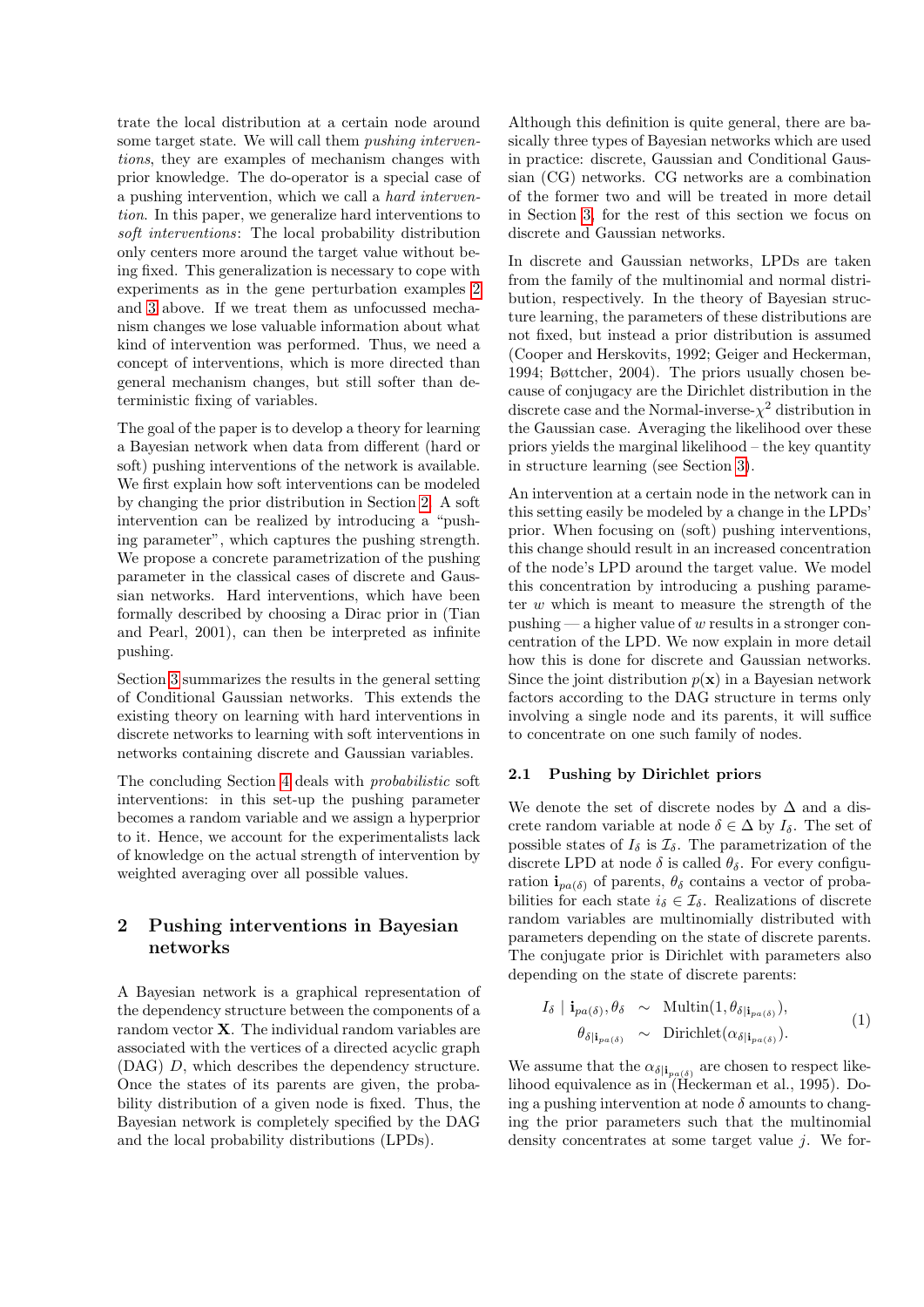

<span id="page-2-0"></span>Figure 1: Examples of pushing a discrete variable with three states. Each triangle represents the sample space of the three-dimensional Dirichlet distribution (which is the parameter space of the multinomial likelihood of the node). The left plot shows a uniform distribution with Dirichlet parameter  $\alpha = (1, 1, 1)$ . The other two plots show effects of pushing with increasing weight:  $w = 3$  in the middle and  $w = 10$  at the right. In each plot 1000 points were sampled.

malize this by introducing a pushing operator  $\mathcal P$  defined by

<span id="page-2-1"></span>
$$
\mathcal{P}(\alpha_{\delta|\mathbf{i}_{pa(\delta)}}, w_{\delta}, j) = \alpha_{\delta|\mathbf{i}_{pa(\delta)}} + w_{\delta} \cdot \mathbf{1}_j, \tag{2}
$$

where  $\mathbf{1}_j$  is a vector of length  $|\mathcal{I}_{\delta}|$  with all entries zero except for a single 1 at state  $j$ . The pushing parameter  $w_{\delta} \in [0,\infty]$  determines the strength of intervention at node  $\delta$ : if  $w_{\delta} = 0$  the prior remains unchanged, if  $w_{\delta} = \infty$  the Dirichlet prior degenerates to a Dirac distribution and fixes the LPD to the target state  $i$ . Figure [1](#page-2-0) shows a three-dimensional example of increasing pushing strength  $w_{\delta}$ .

## 2.2 Pushing by Normal-inverse- $\chi^2$  priors

The set of Gaussian nodes will be called Γ and we denote a Gaussian random variable at node  $\gamma \in \Gamma$  by  $Y_{\gamma}$ . In the purely Gaussian case it depends on the values of parents  $Y_{pa(\gamma)}$  via a vector of regression coefficients  $\beta_{\gamma}$ . If we assume that  $\beta_{\gamma}$  contains a first entry  $\beta_{\gamma}^{(0)}$ , the parent-independent contribution of  $Y_{\gamma}$ , and attach to  $Y_{pa(\gamma)}$  a leading 1, we can write for  $Y_{\gamma}$  the standard regression model (Bøttcher, 2004):

$$
Y_{\gamma} | \beta_{\gamma}, \sigma_{\gamma}^{2} \sim N(\mathbf{Y}_{pa(\gamma)}^{T} \beta_{\gamma}, \sigma_{\gamma}^{2}),
$$
  
\n
$$
\beta_{\gamma} | \sigma_{\gamma}^{2} \sim N(\mathbf{m}, \sigma_{\gamma}^{2} \mathbf{M}^{-1}),
$$
  
\n
$$
\sigma_{\gamma}^{2} \sim \text{Inv-}\chi^{2}(\nu, s^{2}).
$$
\n(3)

We assume that the prior parameters  $\mathbf{m}, \mathbf{M}, \nu, s^2$  are chosen as in (Bøttcher, 2004). To push  $Y_{\gamma}$  to a value k we exchange **m** and  $s^2$  by  $(\mathbf{m}', s'^2) = \mathcal{P}((\mathbf{m}, s^2), w_\gamma, k)$ defined by

<span id="page-2-2"></span>
$$
\mathbf{m}' = e^{-w_{\gamma}} \cdot \mathbf{m} + (1 - e^{-w_{\gamma}}) \cdot k \mathbf{1}_{1},
$$
  
\n
$$
s'^{2} = s^{2}/(w_{\gamma} + 1),
$$
\n(4)

where  $k\mathbf{1}_1$  is a vector of length  $|\mathbf{i}_{pa(\gamma)}| + 1$  with all entries zero except the first, which is  $\ddot{k}$ . We use  $\mathcal P$  for the pushing operator as in the case of discrete nodes; which one to use will be clear from the context. Again  $w_{\gamma} \in [0,\infty]$  represents intervention strength.

The exponential function maps the real valued  $w$  into the interval  $[0, 1]$ . The exponential decay towards 0 ensures that by increasing w interventions quickly gain in strength. The interventional prior mean  $m'$  is a convex combination of the original mean m with a "pushing" represented by  $k\mathbf{1}_1$ . If  $w = 0$  the mean of the normal prior and the scale of the inverse- $\chi^2$  prior remain unchanged. As  $w \to \infty$  the scale  $s'^2$  goes to 0, so the prior for  $\sigma^2$  tightens at 0. At the same time, the regression coefficients of the parents converge to 0 and  $\beta_0$  goes to value k. All in all, with increasing w the distribution of  $Y_{\gamma}$  peaks more and more sharply at  $Y_{\gamma} = k.$ 

Note that the discrete pushing parameter  $w_{\delta}$  and the Gaussian pushing parameter  $w_{\gamma}$  live on different scales and will need to be calibrated individually.

#### 2.3 Hard pushing

Hard pushing means to make sure that a certain node's LPD produces almost surely a certain target value. It has been proposed by Tian and Pearl (2001) to model this by imposing a Dirac prior on the LPD of the node. Although the Dirac prior is no direct member of neither the Dirichlet nor the Normal-inverse- $\chi^2$  family of distributions it arises for both of them when taking the limit  $w \to \infty$  for the pushing strength. Tian and Pearl (2001) give an example for discrete networks, which can easily be extended to Gaussian networks by

<span id="page-2-4"></span>
$$
p(\beta_{\gamma}, \sigma_{\gamma}^{2} \mid \text{do}(Y_{\gamma} = k)) =
$$

$$
d(\beta_{\gamma}^{(0)} - k) \prod_{i \in pa(\gamma)} d(\beta_{\gamma}^{(i)}) \cdot d(\sigma_{\gamma}^{2}).
$$
 (5)

<span id="page-2-3"></span>Here,  $d(\cdot)$  is the Dirac function. Averaging over this prior sets the variance and the regression coefficients to zero, while  $\beta_{\gamma}^{(0)}$  is set to k. Thus, the marginal distribution of  $Y_{\gamma}$  is fixed to state k with probability one.

## 2.4 Modeling interventions by policy variables

Hard interventions can be modeled by introducing a policy variable as an additional parent node of the variable at which the intervention is occuring (Pearl, 2000; Spirtes et al., 2000; Lauritzen, 2000). In the same way we can use policy variables to incorporate soft interventions. For each node  $v$ , we introduce an additional parent node  $F_v$  ("F" for "force"), which is keeping track of whether an intervention was performed at  $X_v$ or not, and if yes, what the target state was. For a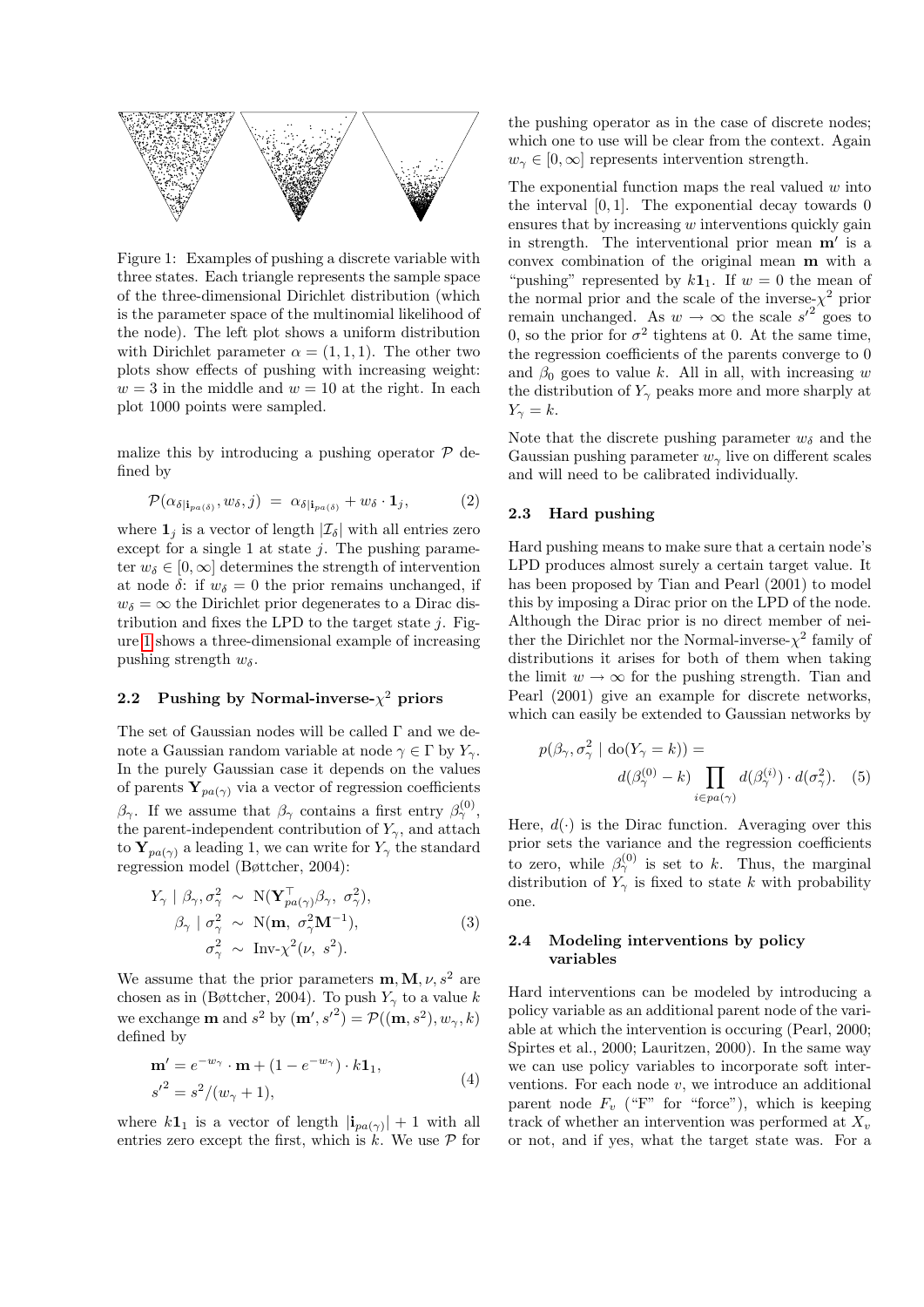discrete variable  $I_{\delta}$ , the policy variable  $F_{\delta}$  has state space  $\mathcal{I}_{\delta} \cup \emptyset$  and we can write

<span id="page-3-1"></span>
$$
p(\theta_{\delta|i_{pa(\delta)},f_{\delta}}) =
$$
  
= 
$$
\begin{cases} \text{Dirichlet}(\alpha_{\delta|i_{pa(\delta)}}) & \text{if } F_{\delta} = \emptyset, \\ \text{Dirichlet}(\alpha'_{\delta|i_{pa(\delta)}}) & \text{if } F_{\delta} = j, \end{cases}
$$
 (6)

where  $\alpha'_{\delta|\mathbf{i}_{pa(\delta)}} = \mathcal{P}(\alpha_{\delta|\mathbf{i}_{pa(\delta)}}, w_{\delta}, j)$  is derived from  $\alpha_{\delta|i_{pa}(\delta)}$  as defined in Eq. [2.](#page-2-1) For a continuous variable  $Y_{\gamma}$ , the policy variable  $F_{\gamma}$  has state space  $\mathbb{R} \cup \emptyset$ and we can write

<span id="page-3-2"></span>
$$
p(\beta_{\gamma|f_{\gamma}}, \sigma_{\gamma|f_{\gamma}}^2) =
$$
  
= 
$$
\begin{cases} \text{N}(\mathbf{m}, \mathbf{M}) \cdot \text{Inv-}\chi^2(\nu, s^2) & \text{if } F_{\gamma} = \emptyset, \\ \text{N}(\mathbf{m}', \mathbf{M}) \cdot \text{Inv-}\chi^2(\nu, s'^2) & \text{if } F_{\gamma} = k, \end{cases}
$$
 (7)

where  $(\mathbf{m}', s'^2) = \mathcal{P}((\mathbf{m}, s^2), w_\gamma, k)$  as defined in Eq. [4.](#page-2-2) Equations [6](#page-3-1) and [7](#page-3-2) will be used in section [3.2](#page-3-3) to compute the marginal likelihood of Conditional Gaussian networks from a mix of interventional and noninterventional data.

## <span id="page-3-0"></span>3 Pushing in Conditional Gaussian networks

In this section we summarize the results in the general framework of Conditional Gaussian networks and compute a scoring metric for learning from soft interventions.

#### 3.1 Conditional Gaussian networks

Conditional Gaussian (CG) networks are Bayesian networks encoding a joint distribution over discrete and continuous variables. We consider a random vector X splitting into two subsets: I containing discrete variables and  $\bf{Y}$  containing continuous ones. The dependencies between individual variables in X can be represented by a directed acyclic graph (DAG) D with node set V and edge set E. The node set V is partitioned as  $V = \Delta \cup \Gamma$  into nodes of discrete  $(\Delta)$  and continuous (Γ) type. Each discrete variable corresponds to a node in  $\Delta$  and each continuous variable to a node in Γ. The distribution of a variable  $X_v$  at node v only depends on variables  $\mathbf{X}_{pa(v)}$  at parent nodes  $pa(v)$ . Thus, the joint density  $p(\mathbf{x})$  decomposes as

$$
p(\mathbf{x}) = p(\mathbf{i}, \mathbf{y}) = p(\mathbf{i})p(\mathbf{y}|\mathbf{i})
$$
  
= 
$$
\prod_{\delta \in \Delta} p(i_{\delta}|\mathbf{i}_{pa(\delta)}) \cdot \prod_{\gamma \in \Gamma} p(y_{\gamma}|\mathbf{y}_{pa(\gamma)}, \mathbf{i}_{pa(\gamma)}).
$$
 (8)

The discrete part,  $p(i)$ , is given by an unrestricted discrete distribution. The distribution of continuous random variables given discrete variables,  $p(\mathbf{y}|\mathbf{i})$ , is multivariate normal with mean and covariance matrix depending on the configuration of discrete variables. Since discrete variables do not depend on continuous variables, the DAG D contains no edges from nodes in Γ to nodes in  $Δ$ .

For discrete nodes, the situation in CG networks is exactly the same as in the pure case discussed in Sec-tion [2:](#page-1-0) The distribution of  $I_{\delta}$   $|i_{pa(\delta)}\rangle$  is multinomial and parametrized by  $\theta_{\delta}$ . Compared to the purely Gaussian case treated in Section [2,](#page-1-0) we have for Gaussian nodes in CG networks an additional dependency on discrete parents. This dependency shows in the regression coefficients and the variance, which now not only depend on the node, but also on the state of the discrete parents:

$$
Y_{\gamma} \mid \beta_{\mathbf{i}_{pa(\gamma)}}, \sigma^2_{\mathbf{i}_{pa(\gamma)}} \sim \mathrm{N}(\mathbf{Y}_{pa(\gamma)}^\top \beta_{\mathbf{i}_{pa(\gamma)}}, \ \sigma^2_{\mathbf{i}_{pa(\gamma)}}). \ (9)
$$

As a prior distribution we again take the conjugate normal-inverse- $\chi^2$  distribution as in Eq. [3.](#page-2-3) For further details on CG networks we refer to (Lauritzen, 1996; Bøttcher, 2004).

## <span id="page-3-3"></span>3.2 Learning from interventional and non-interventional data

Assuming an uniform prior over network structures D, the central quantity to be calculated is the marginal likelihood  $p(d|D)$  (Heckerman et al., 1995). In the case of only one type of data it can be written as

<span id="page-3-4"></span>
$$
p(d|D) = \int_{\Theta} p(d|D,\theta)p(\theta|D) d\theta.
$$
 (10)

Here  $p(\theta|D)$  is the prior on the parameters  $\theta$  of the LPDs. If the dataset contains both interventional and non-interventional cases, the basic idea is to choose parameter priors locally for each node as in Eq. [6](#page-3-1) and [7](#page-3-2) according to whether a variable was intervened in a certain case or not. We will see that this strategy effectively leads to a local split of the marginal likelihood into an interventional and a non-interventional part.

#### 3.2.1 A family-wise view of marginal likelihood

<span id="page-3-5"></span>To compute the marginal likelihood of CG networks on interventional and non-interventional data, we rewrite Eq. [10](#page-3-4) in terms of single nodes such that the theory of (soft) pushing from Section [2](#page-1-0) can be used. In the computation we will use the following technical utilities:

1. The dataset d consists of N cases  $\mathbf{x}^1, \ldots, \mathbf{x}^N$ , which are sampled independently. Thus we can write  $p(d|D, \theta)$  as a product over all single case likelihoods  $p(\mathbf{x}^c|D, \theta), c = 1, ..., N$ .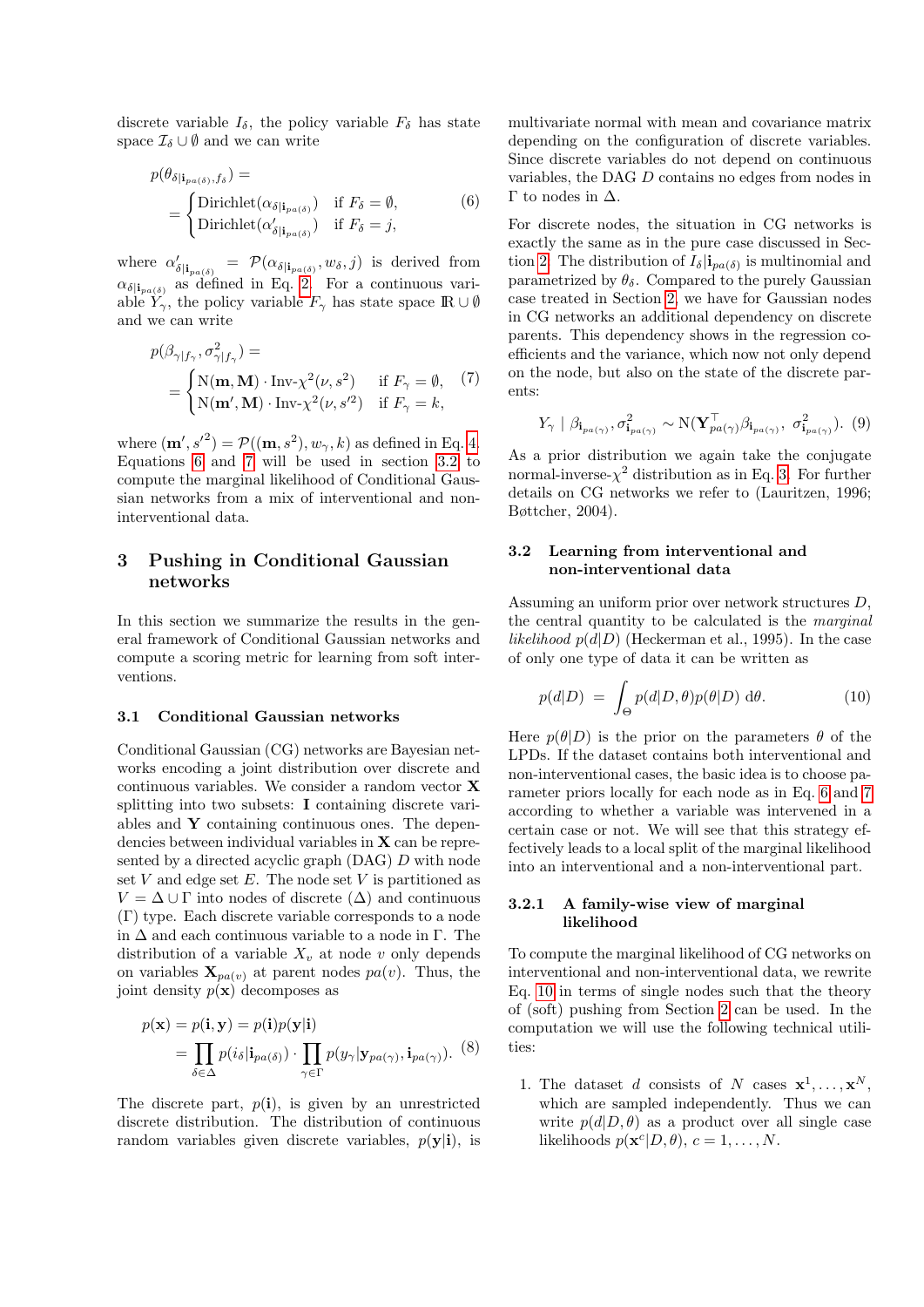- 2. The joint density  $p(x)$  factors according to the DAG D as in Eq. [8.](#page-3-5) Thus for each case  $x^c$  we can write  $p(\mathbf{x}^c|D, \theta)$  as a product over node contributions  $p(x_v^c | \mathbf{x}_{pa(v)}^c, \theta_v)$  for all  $v \in V$ .
- 3. We assume parameter independence: the parameters associated with one variable are independent of the parameters associated with other variables, and the parameters are independent for each configuration of the discrete parents (Heckerman et al., 1995) This allows us to decompose the prior  $p(\theta|D)$  in Eq. [10](#page-3-4) into node-wise priors  $p(\theta_{v|i_{pa(v)}}|D)$  for a given parent configuration  $\mathbf{i}_{pa(v)}$ .
- 4. All interventions are soft pushing. For a given node, intervention strength and target state stay the same in all cases in the data, but of course different nodes may have different pushing strengths and target values. This constraint just helps us to keep the following formulas simple and can easily be dropped.

These four assumptions allow a family-wise view of the marginal likelihood. Before we present it in a formula, it will be helpful to introduce a batch notation. In CG networks, the parameters of the LPD at a certain node depend only on the configuration of discrete parents. This holds for both discrete and Gaussian nodes. Thus, when evaluating the likelihood of data at a certain node, it is reasonable to collect all cases in a batch, which correspond to the same parent configuration:

$$
p(d|D, \theta)
$$
  
= 
$$
\prod_{c \in d} p(\mathbf{x}^c|D, \theta) = \prod_{c \in d} \prod_{v \in V} p(x_v^c | \mathbf{x}_{pa(v)}^c, \theta_v)
$$
  
= 
$$
\prod_{v \in V} \prod_{\mathbf{i}_{pa(v)} c : \mathbf{i}_{pa(v)}^c = \mathbf{i}_{pa(v)}} p(x_v^c | \mathbf{i}_{pa(v)}^c, \mathbf{y}_{pa(v)}, \theta_v)
$$
 (11)

The last formula is somewhat technical: If the node  $v$ is discrete, then  $y_{pa(v)}$  will be empty, and usually not all parent configuration  $\mathbf{i}_{pa(v)}$  are found in the data, so some terms of the product will be missing.

For each node we will denote the cases with the same joint parent state by  $B_{\mathbf{i}_{pa(v)}}$ . When learning with interventional data, we have to distinguish further between observations of a variable which were obtained passively and those that are result of intervention. Thus, for each node v we split the batch  $B_{\mathbf{i}_{pa}(v)}$  into one containing all observational cases and one containing the interventional cases:

$$
B_{\mathbf{i}_{pa(v)}}^{obs} = \{c \in d \, : \mathbf{i}_{pa(v)}^c = \mathbf{i}_{pa(v)}
$$
  
and no intervention at  $v\}$ ,  

$$
B_{\mathbf{i}_{pa(v)}}^{int} = \{c \in d \, : \mathbf{i}_{pa(v)}^c = \mathbf{i}_{pa(v)}
$$
  
and intervention at  $v\}$ .

If there is more than one type of intervention applied to node  $v$ , the batch containing interventional cases has to be split accordingly. Using this notation we can now write down the marginal likelihood for CG networks in terms of single nodes and parents:

<span id="page-4-0"></span>
$$
p(d|D) = \prod_{v \in V} \prod_{\mathbf{i}_{pa(v)}} \int \prod_{B_{pa(v)}^{obs}} p(x_v^o | \mathbf{i}_{pa(v)}, \mathbf{y}_{pa(v)}^o, \theta_v) p'(\theta_v | D) d\theta_v \times
$$
  

$$
\prod_{v \in V} \prod_{\mathbf{i}_{pa(v)}} \int \prod_{B_{pa(v)}^{int}} p(x_v^e | \mathbf{i}_{pa(v)}, \mathbf{y}_{pa(v)}^e, \theta_v) p''(\theta_v | D, w_v) d\theta_v.
$$
  
(12)

At each node, we use distributions and priors as defined in Eq. [6](#page-3-1) for discrete nodes and Eq. [7](#page-3-2) for Gaussian nodes. The non-interventional prior  $p'$  corresponds to  $F_v = \emptyset$  and the interventional prior  $p''$  corresponds to  $F_v$  equalling some target value. We denoted the intervention strength explicitly in the formula, since we will focus on it further when discussing *probabilistic* soft interventions in Section [4.](#page-5-0)

Equation [12](#page-4-0) consists of an observational and an interventional part. Both can further be split into a discrete and a Gaussian part, so we end up with four terms to consider.

#### 3.2.2 Discrete observational part

To write down the marginal likelihood of discrete observational data, we denote by  $n_{i_{\delta}|i_{pa(\delta)}}$  the number of times we passively observe  $I_{\delta} = i_{\delta}$  in batch  $B_{\mathbf{i}_{pa(\delta)}}^{obs}$ , and by  $\alpha_{i_{\delta}|i_{pa(\delta)}}$  the corresponding pseudo-counts of the Dirichlet prior. Summation of  $\alpha_{i_{\delta}|\mathbf{i}_{pa(\delta)}}$  and  $n_{i_{\delta}|\mathbf{i}_{pa(\delta)}}$ over all  $i_{\delta} \in \mathcal{I}_{\delta}$  is abbreviated by  $\alpha_{\mathbf{i}_{pa(\delta)}}$  and  $n_{\mathbf{i}_{pa(\delta)}},$ respectively. Then, the marginal likelihood of the discrete data  $d_{\Delta}$  can be written as

<span id="page-4-1"></span>
$$
p(d_{\Delta} \mid D) = \prod_{\delta \in \Delta} \prod_{\mathbf{i}_{pa(\delta)}} \left( \frac{\Gamma(\alpha_{\mathbf{i}_{pa(\delta)}})}{\Gamma(\alpha_{\mathbf{i}_{pa(\delta)}} + n_{\mathbf{i}_{pa(\delta)}})} \times \frac{\prod_{i_{\delta} \in \mathcal{I}_{\delta}} \Gamma(\alpha_{i_{\delta}|\mathbf{i}_{pa(\delta)}} + n_{i_{\delta}|\mathbf{i}_{pa(\delta)}})}{\Gamma(\alpha_{i_{\delta}|\mathbf{i}_{pa(\delta)}})} \right),
$$
(13)

This result was first obtained by Cooper and Herskovits (1992) and is further discussed in (Heckerman et al., 1995).

#### 3.2.3 Discrete interventional part

Since interventions are just changes in the prior, the marginal likelihood of the interventional part of discrete data is of the same form as Eq. [13.](#page-4-1) The prior parameters  $\alpha_{i_{\delta}|i_{pa(\delta)}}$  are exchanged by  $\alpha'_{i_{\delta}|i_{pa(\delta)}}$  =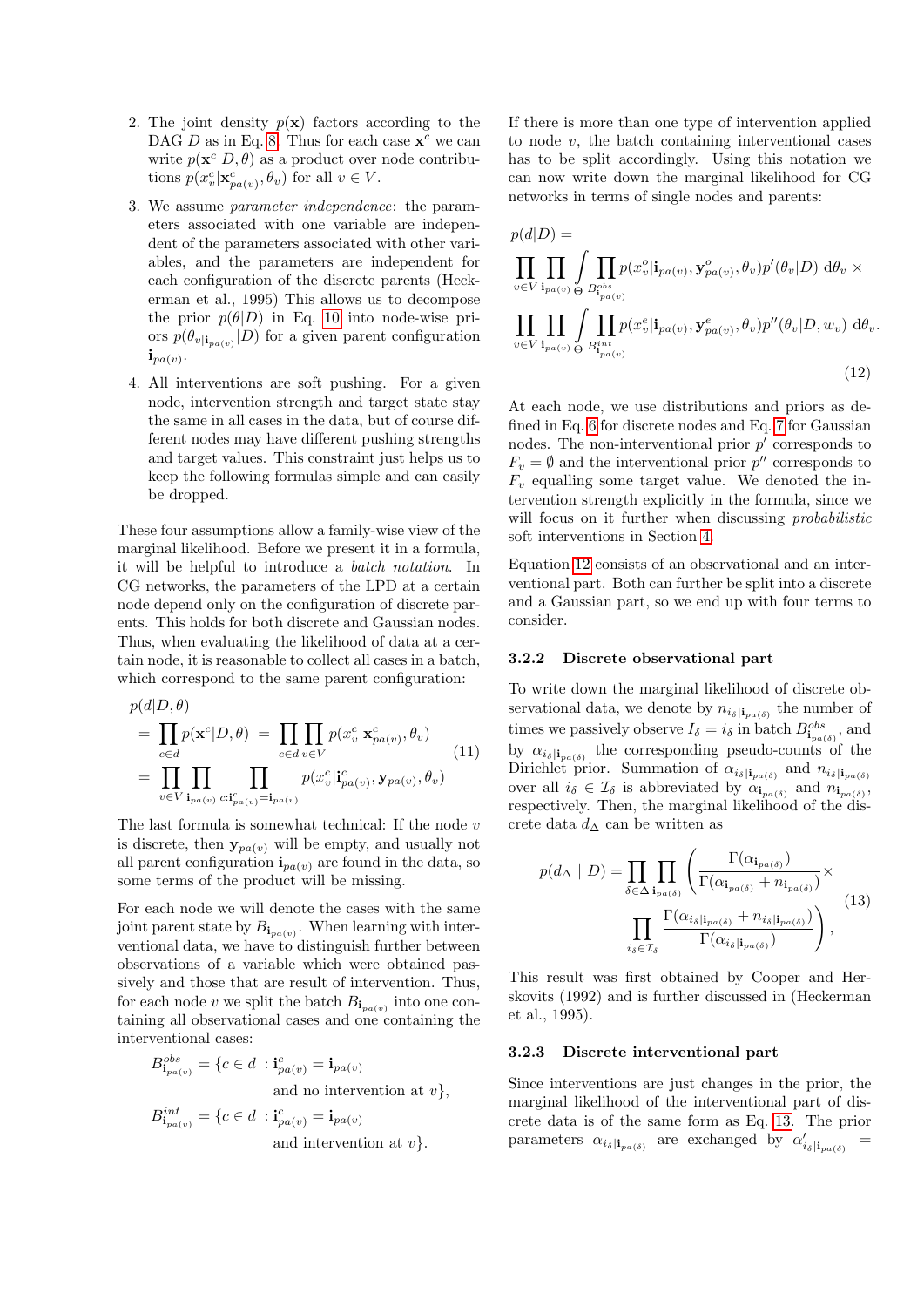$\mathcal{P}(\alpha_{i_{\delta}|\mathbf{i}_{pa(\delta)}}, w_{\delta}, j)$  as given by Eq. [2,](#page-2-1) and the counts  $n_{i_{\delta}|\mathbf{i}_{pa(\delta)}}$  are exchanged by  $n'_{i_{\delta}|\mathbf{i}_{pa(\delta)}}$  taken from batch  $B^{int}_{\mathbf{i}_{pa(\delta)}}.$ 

In the limit  $w_{\delta} \to \infty$  this part converges to one and vanishs from the overall marginal likelihood  $p(d|D)$ . This special case was already shown in (Cooper and Yoo, 1999; Tian and Pearl, 2001).

#### 3.2.4 Gaussian observational part

All cases  $y_{\gamma}$  in batch  $B_{\mathbf{i}_{pa(\gamma)}}^{obs}$  are sampled independently from a normal distribution with fixed parameters. If we gather them in a vector  $y_{\gamma}$  and the corresponding states of continuous parents as rows in a matrix  $P_{\gamma}$ , we yield the standard regression scenario

$$
\mathbf{y}_{\gamma} \sim \mathcal{N}(\mathbf{P}_{\gamma} \beta_{\gamma}, \sigma_{\gamma}^{2} \mathbf{I}),\tag{14}
$$

where I is the identity matrix. As a prior distribution we choose normal-inverse- $\chi^2$  as shown in Eq. [3.](#page-2-3) Marginalizing with respect to  $\beta_{\gamma}$  and  $\sigma_{\gamma}^{2}$  yields a multivariate t-distribution of dimension  $|B_{\mathbf{i}_{pa}(\gamma)}^{obs}|$ , with location vector **Pm**, scale matrix  $s(\mathbf{I} + \mathbf{P}\mathbf{M}^{-1}\mathbf{P}^{\top})$ , and  $\nu$ degrees of freedom. The density function can be found in many textbooks (e.g. Gelman et al., 1996).

When using data from different batches, every parameter above carries an index " $i_{pa(\gamma)}$ " indicating that it depends on the state of the discrete parents of the Gaussian node  $\gamma$ . Multiplying t-densities for all nodes and configurations of discrete parents—the outer doubleproduct in Eq. [\(12\)](#page-4-0)—yields the marginal likelihood of the Gaussian part. See Bøttcher (2004) for details.

#### 3.2.5 Gaussian interventional part

Here we consider cases  $y_{\gamma}$  in batch  $B_{\mathbf{i}_{pa(\gamma)}}^{int}$ . We collect them in a vector and can again write a regression model like in Eq. [14.](#page-5-1) The difference to the observational Gaussian case lies in the prior parameters. They are now given by Eq. [4.](#page-2-2) The result of marginalization is again a t-density with parameters as above, just **m**, *s* are exchanged by  $(\mathbf{m}', s') = \mathcal{P}((\mathbf{m}, s), w_{\gamma}, k)$ . The Gaussian interventional part is then given by a product of such t-densities over nodes and discrete parent configurations.

If we use the hard intervention prior in Eq. [5](#page-2-4) instead, the Gaussian interventional part integrates to one and vanishs from the marginal likelihood in Eq. [\(12\)](#page-4-0). This is the extension of the results in (Cooper and Yoo, 1999) to Gaussian networks.

## <span id="page-5-0"></span>4 Probabilistic soft interventions

In Section [2](#page-1-0) we introduced the pushing operator  $\mathcal{P}(\cdot, w_n, t_n)$  to model a soft intervention at a discrete

or Gaussian node v. The intervention strength  $w<sub>v</sub>$  is a parameter, which has to be chosen before network learning. There are several possibilities, how to do it:

- If there is solid experimental experience on how powerful interventions are, this can be reflected in an appropriate choice of  $w<sub>v</sub>$ . An obvious problem is that  $w<sub>v</sub>$  needs to be determined on a scale that is compatible with the Bayesian network model.
- If there is prior knowledge on parts of the network topology, the parameter  $w<sub>v</sub>$  can be tuned until the result of network learning fits the prior knowledge.

<span id="page-5-1"></span>Note again that by the parametrization of pushing given in Section [2,](#page-1-0) the pushing strengths for discrete and Gaussian nodes live on different scales and have to be calibrated separately.

However, a closer inspection of the biological experiments, which motivated the theory of soft pushing interventions, suggests to treat the intervention strength  $w<sub>v</sub>$  as a random variable: In gene silencing an inhibiting molecule (a double-stranded RNA in case of RNAi) is introduced into the cell. This usually works in a high percentage of affected cells. In the case of success, the inhibitor still has to spread throughout the cell to silence the target gene. This diffusion process is stochastic and consequently causes experimental variance in the strength of the silencing effect.

These observations suggest to assign a prior distribution  $p(w_v)$  to the intervention strength. That is, we drop the assumption of having one intervention strength in all cases, but instead average over possible values of  $w_v$ . For simplicity we assume there is only a limited number of possible values of  $w<sub>v</sub>$ , say,  $w_v^{(1)}, \ldots, w_v^{(k)}$ , with an arbitrary discrete distribution assigned to them. Then we can express our inability to control the pushing strength in the experiment deterministically by using a mixed prior of the form:

<span id="page-5-2"></span>
$$
p(\theta_v|D) = \sum_{i=1}^k q_k \, p(\theta_v|D, w_v^{(k)}).
$$
 (15)

Here, the mixture coefficients  $q_k = p(w_v^{(k)})$  are the prior probabilities of each possible pushing strength. The terms  $p(\theta_v|D, w_v^{(k)})$  correspond to Dirichlet densities in the discrete case and Normal-inverse- $\chi^2$  densities in the Gaussian case. In RNAi experiments,  $w_v^{(1)}, \ldots, w_v^{(k)}$  can be estimated from the empirical distribution of measured RNA degradation efficiencies in repeated assays.

Mixed priors as in Eq. [15](#page-5-2) are often used in biological sequence analysis to express prior knowledge which is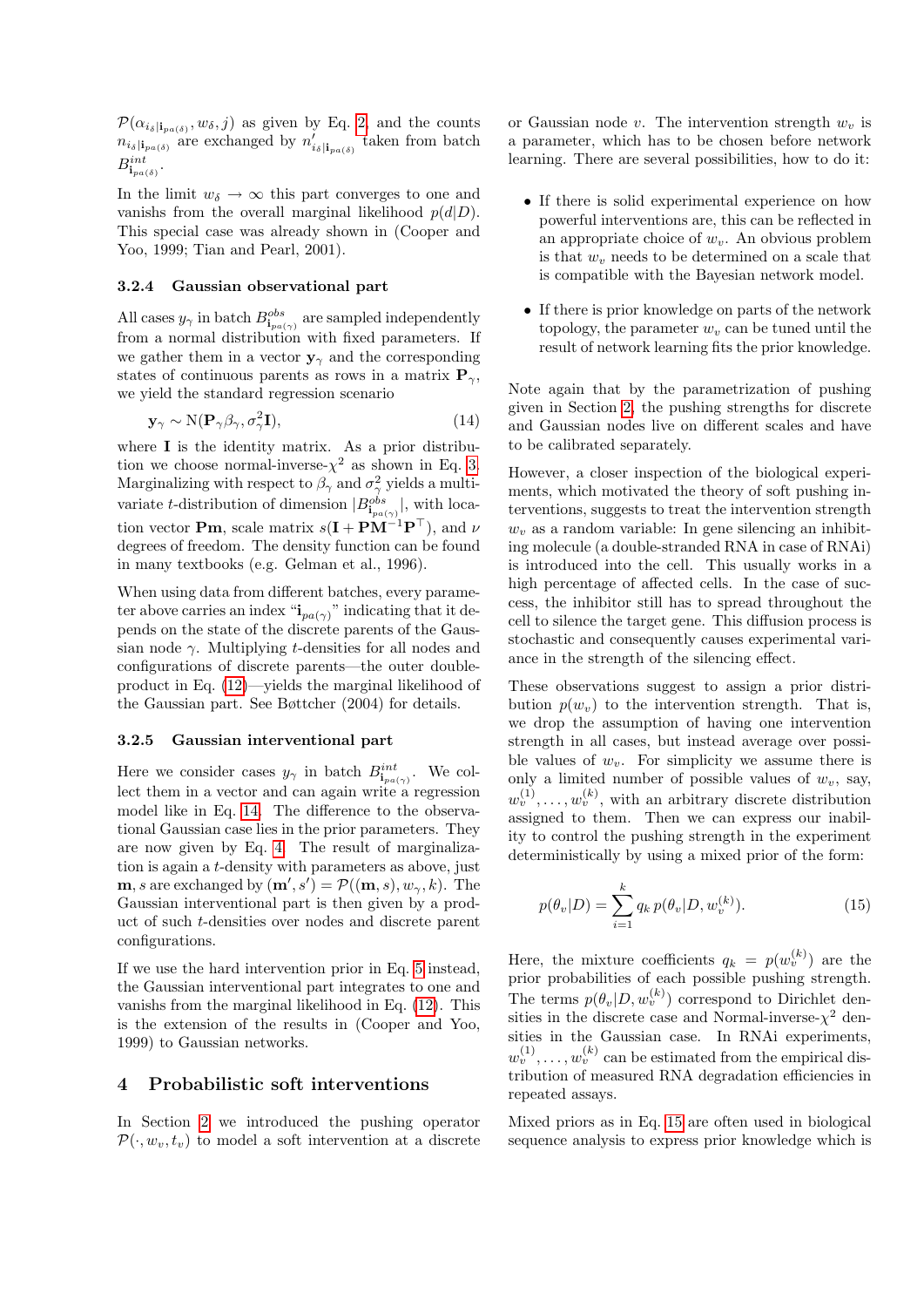not easily forced into a single distribution. See (Durbin et al., 1998) for details.

If we substitute the prior  $p''(\theta_v|D, w_v)$  in the interventional part of Eq. [12](#page-4-0) with the mixture prior in Eq. [15,](#page-5-2) the marginal likelihood of a family of nodes is a mixture of marginal likelihoods corresponding to certain values  $w_v^{(k)}$  weighted by mixture coefficients  $q_k$ .

## 5 Conclusion

Our work extends structure learning from interventional data into two directions: from learning discrete networks to learning mixed networks and from learning with hard interventions to learning with soft interventions.

Soft interventions are focussed on a specific target value of the variable of interest and concentrate the local probability distribution there. We proposed parametrizations for pushing discrete and continuous variables using Dirichlet and Normal-inverse- $\chi^2$  priors, respectively.

We computed the marginal likelihood of CG networks for data containing both observational and (soft) interventional cases. In Bayesian structure learning, the marginal likelihood is the key quantity to compute from data. Using it (and possibly a prior over network structures) as a scoring function, we can start model search over possible network structures. For networks with more than 5 nodes, exhaustive search becomes infeasible; often used search heuristics include hill climbing or MCMC methods. For a survey see Heckerman et al. (1995) and references therein.

Since in biological settings the pushing strength is unknown we proposed using a mixture hyperprior on it, resulting in a mixture marginal likelihood. This makes the score for each network more time-consuming to compute. Searching in the space of DAGs may become infeasible even with quick search heuristics. But in applications there is often a large amount of biological prior knowledge, which limits the number of pathway candidates from the beginning. When learning network structure we usually don't have to optimize the score over the space of all possible DAGs but are limited to a few candidate networks, which are to be compared. This corresponds to a very rigid structure prior.

Due to measurement error or noise inherent in the observed system it may often happen that a variable, at which an intervention took place, is observed in a state different from the target state. In the hard intervention framework, a single observation of this kind results in a marginal likelihood of zero. Modeling interventions as soft pushing mends this problem and makes structure learning more robust against noise. This is a central benefit of our approach.

## Acknowledgements

This work was done within the context of the Berlin Center for Genome Based Bioinformatics (BCB), part of the German National Genome Research Network (NGFN) and supported by BMBF grants 031U109C and 03U117. We thank Dennis Kostka as well as the rest of CMB for helpful discussions.

### References

B. Alberts, A. Johnson, J. Lewis, M. Raff, K. Roberts, and P. Walter. Molecular Biology of the Cell. Garland Science, New York, 4 edition, 2002.

S. G. Bøttcher. Learning Bayesian Networks with Mixed Variables. PhD thesis, Aalborg University, Denmark, 2004.

G. F. Cooper. A Bayesian Method for Causal Modeling and Discovery Under Selection. In Proceedings of UAI 16, pages 98–106, 2000.

G. F. Cooper and E. Herskovits. A Bayesian Method for the Induction of Probabilistic Networks from Data. Machine Learning, 9:309–347, 1992.

G. F. Cooper and C. Yoo. Causal discovery from a mixture of experimental and observational data. In Proceedings of UAI 15, pages 116–125, 1999.

R. Durbin, S. Eddy, A. Krogh, and G. Mitchison. Biological sequence analysis. Cambridge University Press, 1998.

N. Friedman. Inferring Cellular Networks Using Probabilistic Graphical Models. Science, 303(5659):799– 805, 2004.

D. Geiger and D. Heckerman. Learning Gaussian Networks. In Proceedings of UAI 10, pages 235–243, 1994.

A. Gelman, J. B. Carlin, H. S. Stern, and D. B. Rubin. Bayesian Data Analysis. Chapman and Hall-CRC, 1996.

D. Heckerman, D. Geiger, and D. M. Chickering. Learning Bayesian Networks: The Combination of Knowledge and Statistical Data. Machine Learning, 20(3):197–243, Sep. 1995.

S. L. Lauritzen. Graphical Models. Clarendon Press, Oxford, 1996.

S. L. Lauritzen. Causal Inference from Graphical Models. In: O. E. Barndorff-Nielsen, D. R. Cox, and C. Klüppelberg (eds.) Complex Stochastic Systems. Chapman and Hall, London, 2000.